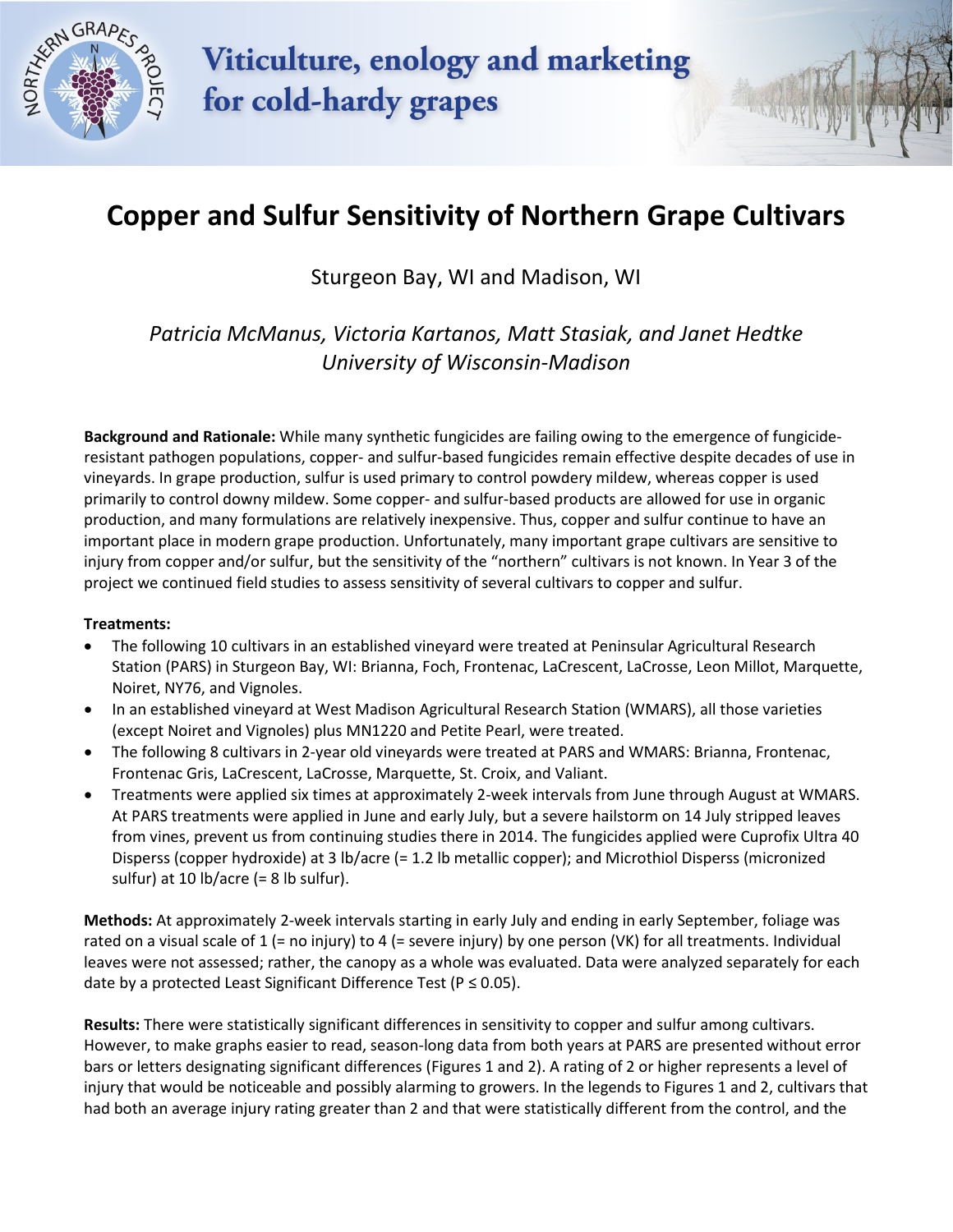dates on which both criteria were met, are noted. Most cultivars showed little response to repeated applications of copper or sulfur. Notable exceptions are that Foch and Leon Millot sustained severe injury from sulfur. The sensitivity of these sibling cultivars to sulfur has been noted before, and they served as good indicators in our trials.

## **What the results mean:**

- We are documenting sensitivities to copper and sulfur that need to be considered when developing spray programs.
- Since we initiated these studies in 2012, we have had some very consistent results (e.g., sensitivity of Foch and Leon Millot to sulfur), but also some contradictory results (e.g., Brianna highly sensitive to copper in 2012 and 2013 but not in 2014). We are reviewing data to determine there are trends based on weather.
- We will conduct additional trials to further determine sensitivity of northern cultivars to copper and sulfur. With several site-years of data, we believe that trends will emerge from which we can advise growers on using these fungicides.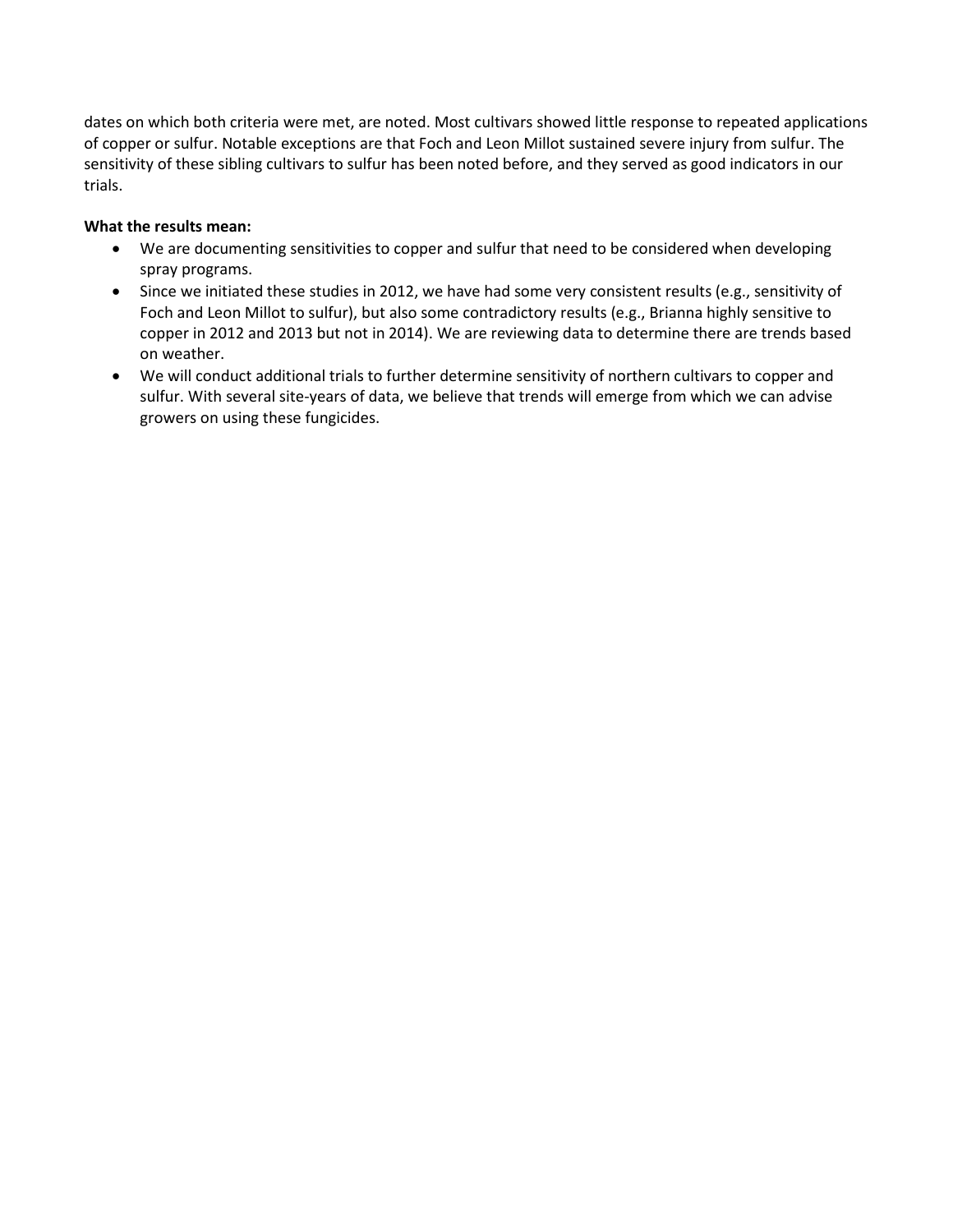

**Figure 1.** Sensitivity of grape leaves to copper (Cuprofix Ultra Disperss) at WMARS in 2014. 1= no injury; 2 = mild injury; 3 = moderate injury; 4 = severe injury. In the 2008 vineyard, varieties that had significantly greater injury than the control *and* had average rank greater than 2: Brianna on 8/27 and 9/9; Foch on 8/27, and 9/9; Leon Millot on 8/27, and 9/9; and St. Croix on 9/9. In the 2012 vineyard, varieties that had significantly greater injury than the control *and* had average rank greater than 2: Brianna on 8/27; Frontenac on 7/1, 7/15, 8/6, and 8/27; Frontenac Gris on 7/1, 7/15, 7/24, 8/6, 8/27, and 9/9; and St. Croix on 8/27.